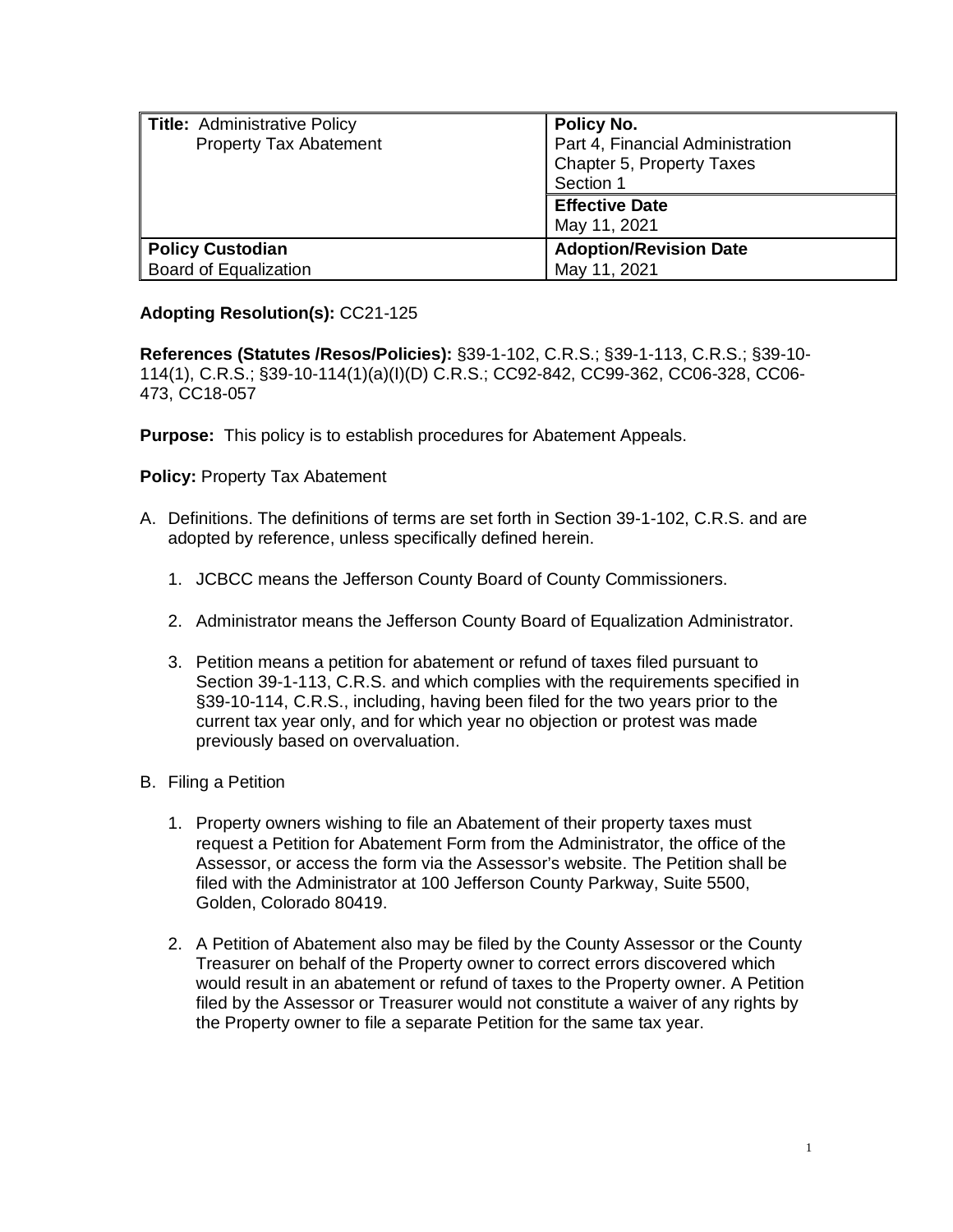C. Persons Indispensable to the Petition

The Petition must be filed in the names of all concurrent owners of the property unless all of the other owners authorize, in writing, a single owner to appeal on their behalf. Every owner of the property is an indispensable party to the appeal. The Petition will be returned for modification if one or more of the concurrent owners is excluded from the Petition.

- D. Procedures Upon Receipt of Petition
	- 1. Upon receipt of a Petition by the Administrator, the Administrator shall:
		- a. Record the date the Petition was filed;
		- b. Assign a case number to the Petition;
		- c. Send the Petition and attachments to the County Assessor;
		- d. Assign the matter to a hearing officer and set a hearing date if the County Assessor denies the Petition in whole or in part.
		- e. Notify by first class mail the Petitioner or his/her representative of the hearing date and time at least twenty-one (21) days prior to the hearing date.
	- 2. No hearing will be set if the Petitioner and the Assessor agree in writing to a value, or if the Petition was initiated by the Assessor or the Treasurer.
	- 3. The JCBCC may, at its discretion, limit the number of cases that may be heard in sequence if multiple appeals are filed by the same person or entity. The Administrator will schedule hearings to provide for efficient management of the hearing docket.
- E. Exchange of Documentary Evidence
	- 1. Petitioner and Assessor shall exchange all documentary evidence at least ten days prior to the hearing date. Petitioner shall send two copies of his/her documentary evidence to the Administrator at least ten days before the hearing. Assessor shall send a copy of all documentary evidence to Petitioner and a copy to the Administrator within the same time period.
	- 2. Documentary evidence not exchanged at least ten days before the hearing will not be admitted by the Hearing Officer absent a showing that good cause exists to excuse the non-compliance.
- F. Testimony Under Oath

All testimony in an Abatement proceeding shall be given under oath, which shall be administered by the hearing officer.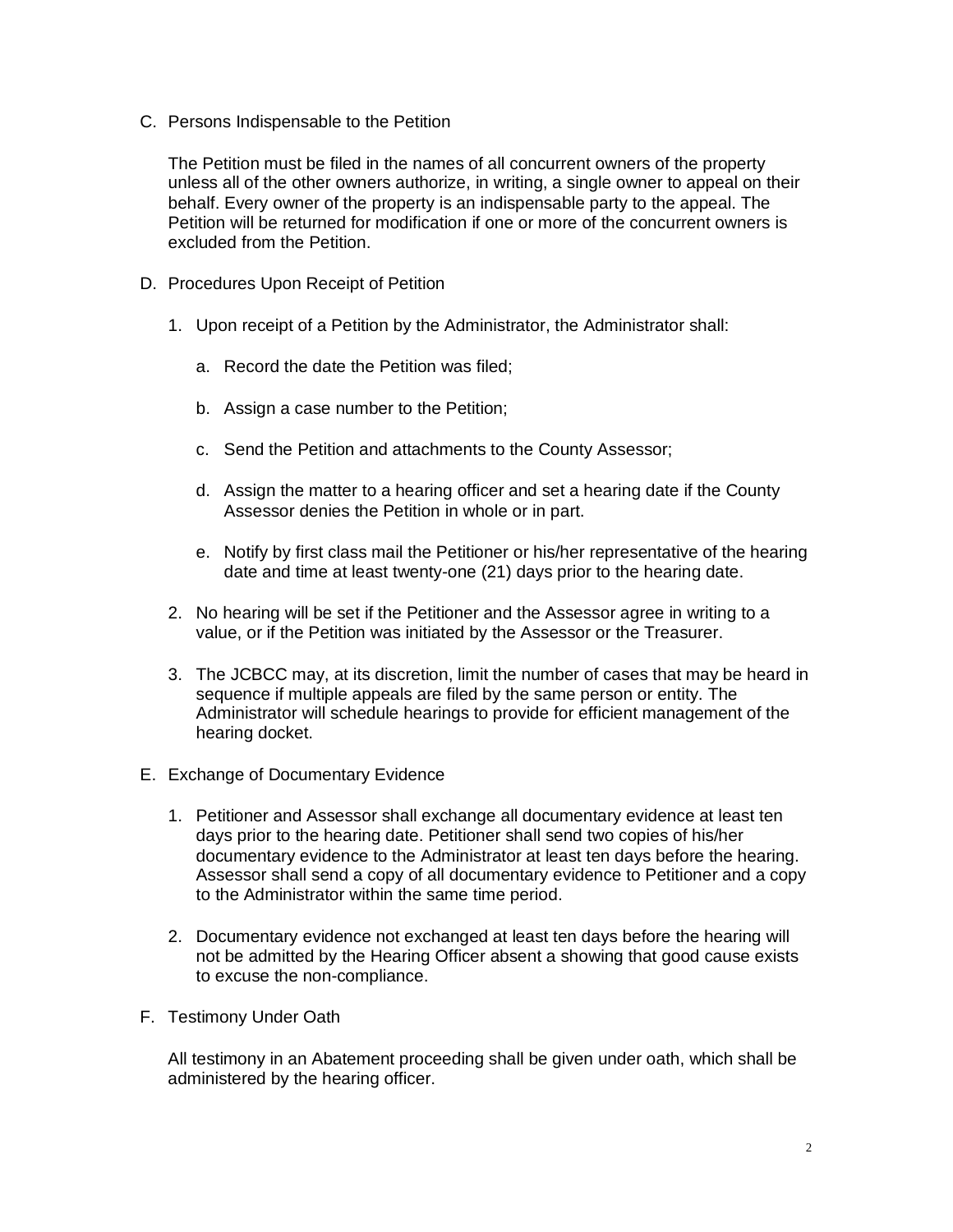- G. Hearing Proceedings. Hearings shall consist of the following:
	- 1. Opening statements, if requested by the Hearing Officer, with the Petitioner proceeding first;
	- 2. Presentation of Petitioner's evidence;
	- 3. Cross-examination of Petitioner by Assessor;
	- 4. Presentation of Assessor's evidence;
	- 5. Cross-examination of Assessor by Petitioner; and
	- 6 Closing arguments, if requested by the Hearing Officer, with the Petitioner proceeding first.
- H. Time Limit on Hearings

The hearing shall be scheduled for 20 minutes. This time limit may be modified at the discretion of the Hearing Officer, if doing so will not adversely impact the hearing docket.

- I. Time of Hearings
	- 1. Hearings will be conducted between the hours of 8 a.m. and 5 p.m.
	- 2. Hearings will begin on time; the Hearing Officer will not delay the hearing for more than 5 minutes to await either Petitioner or Assessor. Failure to arrive on time will result in a recommendation being made based upon the appearing party's evidence and any properly submitted documentary evidence from the other party.
- J. Evidence

The Petitioner shall have the burden of proving by a preponderance of the evidence that the Assessor's valuation or classification of the property is incorrect or that the taxes levied are illegal. Both parties shall have the right to present their case by oral testimony and/or documentary evidence. Except as otherwise provided by this policy, admission of evidence is at the discretion of the hearing officer.

K. Discovery

Discovery is limited to the exchange of documents outlined in the Exchange of Documentary Evidence Section.

L. Continuances

Continuances will only be granted for good cause at the discretion of the Administrator.